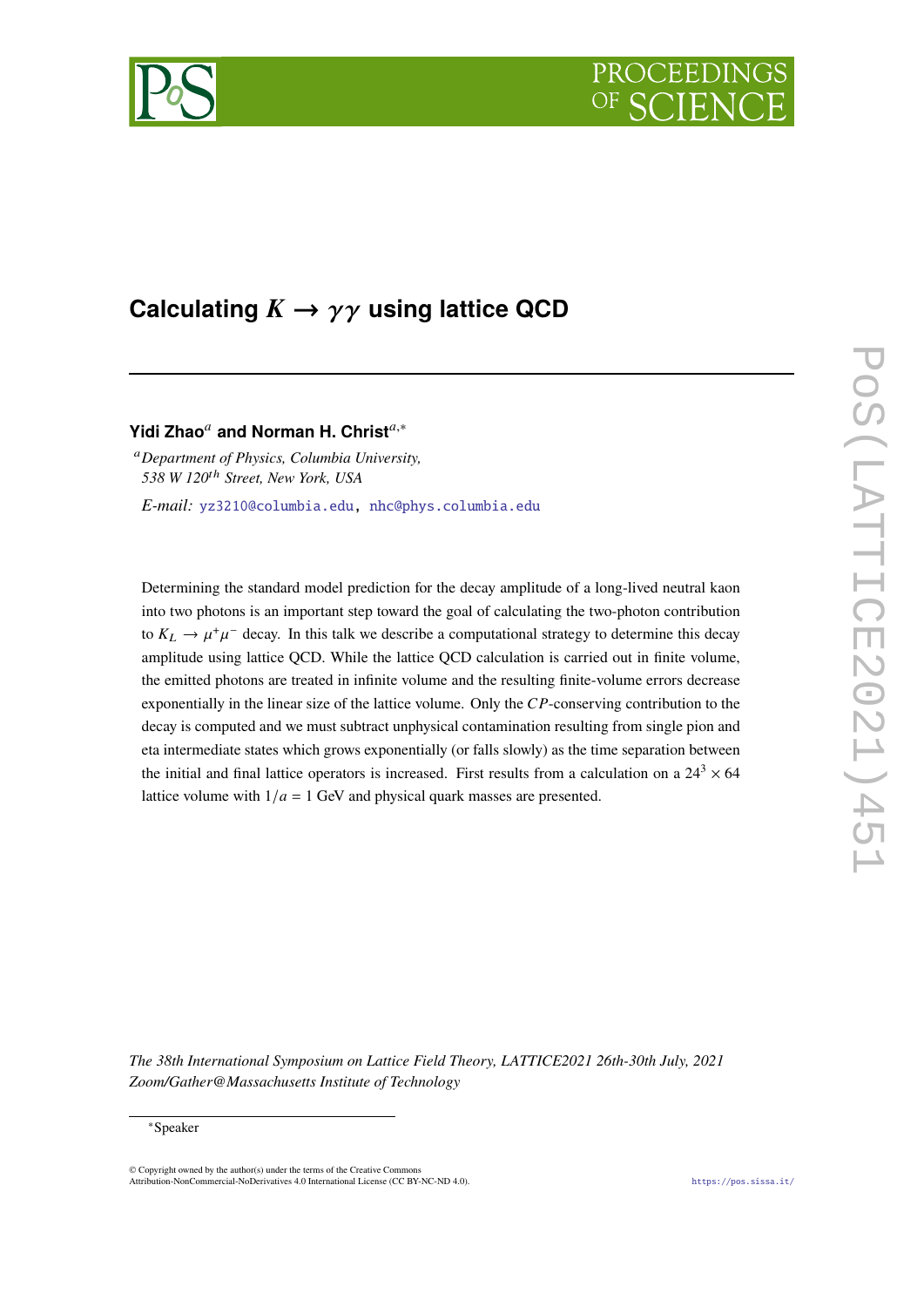# **1. Introduction**

The rare decay  $K_K \to \mu^+\mu^-$  is a flavor-changing neutral-current process which occurs at  $\mu^+ \to \mu^+ \mu^-$  is a flavor-changing neutral-current process which occurs at second-order in the weak interaction and involves the exchange of a  $W$  and a  $W$  or a  $Z$  boson. This is a short-distance-dominated process with an accurately measured branching ratio of  $6.84(0.11)$  ×  $10^{-9}$  [\[1\]](#page-9-0) which can also be reliably calculated in perturbation theory. It should serve as an important in  $10^{-9}$ test of the standard model at one-loop. However, such a test is not possible because the third-order electroweak process which involves a single  $W$  boson and two-photon exchange shown in Fig. [1\(](#page-1-0)a) gives a contribution to this decay which is of a similar size and presents a background which is not adequately known.

<span id="page-1-0"></span>

**Figure 1:** Schematic representations of the three processes discussed in this paper. (a) The two-photon (b) The simpler decay  $\pi^0 \to e^+e^-$  which involves some of the complications of  $K_L \to \mu^+\mu^-$  and (c) The contribution to the decay  $K_L \to \mu^+\mu^-$  whose lattice QCD calculation is the ultimate target of this project. decay  $K_L \rightarrow \gamma \gamma$  which is the calculation reported here.

While a traditional lattice QCD calculation of this two-photon-exchange contribution to magnetic moment of the muon  $[2, 3]$  $[2, 3]$  $[2, 3]$  $[2, 3]$ , a six-point function which may offer strategies that can be vances introduced in the calculation of the hadronic light-by-light contribution to the anomalous  $K_L \rightarrow \mu^+\mu^-$  decay involves an eight-point function and would appear to be impractical, adapplied here.

The first step in this direction was a calculation of the simpler  $\pi^0 \to e^+e^-$  decay [\[4,](#page-9-3) [5\]](#page-9-4), shown in Fig. [1](#page-1-0)(b). Here no weak interaction vertex is involved and, more important, there is no intermediate hadronic state with a mass smaller than that of the initial pion. The presence of hadronic states with mass smaller than that of the decaying state introduces unphysical contributions into a Euclideanspace calculation which must be removed if the decay process of interest is to be studied. However, it was shown that with an appropriate choice of integration contour for the loop containing the two photon and electron propagators, the  $\pi^0 \to e^+e^-$  decay amplitude could be expressed as the integral of the product of a known complex function coming from the two photon and electron propagators multiplied by a Euclidean amplitude given by the matrix element of product of two electromagnetic currently evaluated between the  $\pi^0$  state and the vacuum – a matrix element that can be computed using lattice methods.

In this paper we consider other challenges posed by the  $K_L \to \mu^+\mu^-$  calculation: the presence of the extra  $H_W$  vertex and possible intermediate states with energy less than  $M_K$  by beginning a calculation of the process  $K_L \rightarrow \gamma \gamma$ , shown in Fig. [1](#page-1-0)(c). We will neglect CP violation so the final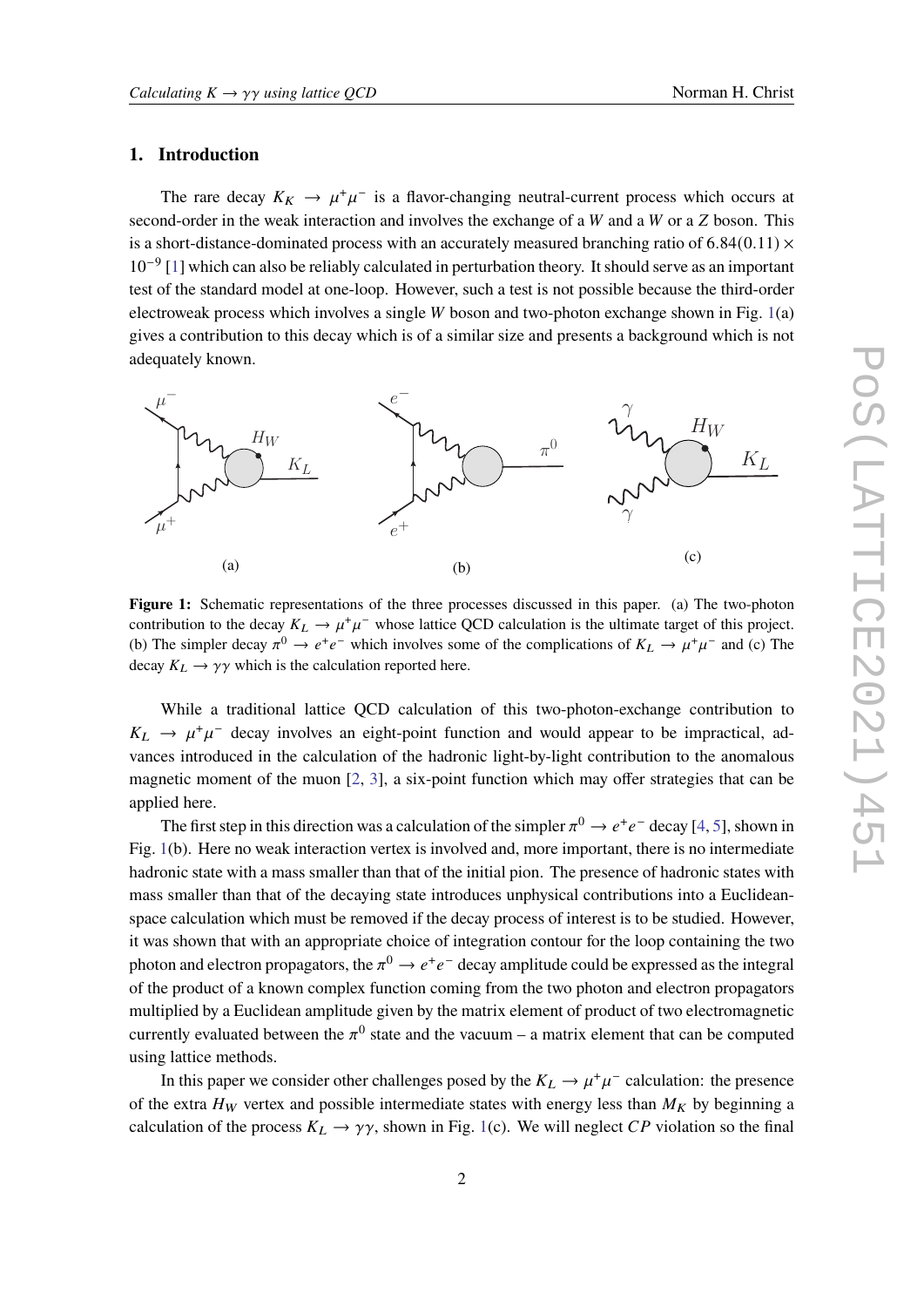two-photon state will be parity odd, similar to the final two photons in the decay  $\pi^0 \to \gamma \gamma$  and the decay amplitude can be described by a single amplitude  $F_{K_1}$   $\gamma$ .

<span id="page-2-0"></span>
$$
\langle \gamma(k_1, \varepsilon_1) \gamma(k_2, \varepsilon_2) | \mathcal{H}_W(0) | K_L(k) \rangle = c \epsilon^{\mu \nu \rho \delta}(k_1)_{\mu}(k_2)_{\nu}(\varepsilon_1)_{\rho}(\varepsilon_2)_{\delta} F_{K_L \gamma \gamma} \tag{1}
$$

where  $\mathcal{H}_W(x)$  is the effective weak Hamiltonian density. The normalization constant c is defined so that the  $K_L \rightarrow \gamma \gamma$  decay rate is given by:

$$
\Gamma(K_L \to \gamma \gamma) = \frac{\pi}{4} M_K^3 \left[ \alpha \frac{G_F}{\sqrt{2}} V_{us} V_{ud} F_{K_L \gamma \gamma} \right]^2, \tag{2}
$$

where  $V_{us}$  and  $V_{ud}$  are the usual CKM matrix elements,  $\alpha$  the fine structure constant and  $G_F$  the Fermi constant. The experimental value for  $F_{K_L \gamma \gamma}$  determined from the decay rate is  $F_{K_L \gamma \gamma}$  = 0*.*02047(9) GeV.

#### **2. Lattice formulation**

In order to compute the amplitude  $F_{K_L, \gamma \gamma}$  in Eq. ([1](#page-2-0)) using lattice QCD we must change from Minkowski to Euclidean time dependence and perform a calculation in a finite volume. We begin with a standard expression for the decay amplitude in which the integrals over the time coordinates of the two electromagnetic currents have been rotated to Euclidean time:

<span id="page-2-1"></span>
$$
\mathcal{A}(\vec{k}, \varepsilon_1, \varepsilon_2) = \int d^3 u \, d^3 v e^{-i(\vec{u} - \vec{v}) \cdot \vec{k}} \int_{-\infty}^{+\infty} dv_0 \int_{v_0}^{+\infty} du_0 e^{\frac{M_K}{2}(u_0 + v_0)} \left\langle 0 \left| T \left\{ (\varepsilon_1)_{\mu} J_{\mu}(\vec{u}, u_0) (\varepsilon_2)_{\nu} J_{\nu}(\vec{v}, v_0) \mathcal{H}_W(0) \right\} \right| K_L(\vec{p}_K = \vec{0}) \right\rangle_{\text{sub}}. (3)
$$

Here  $\pm \vec{k}$  are the momenta of the two photons with polarizations  $\varepsilon_1$  and  $\varepsilon_2$ . Each has energy  $M_K/2$ where  $M_K$  is the kaon mass. In this calculation the weak Hamiltonian density  $\mathcal{H}_W$  in Eq. ([1](#page-2-0)) contains the leading current-current operators  $Q_1$  and  $Q_2$ . Note we have broken the symmetry between the two electromagnetic currents by assuming  $u_0 \ge v_0$ . The "sub" label on the matrix element appearing Eq. ([3](#page-2-1)) indicates that subtractions which are discussed below have been performed.

While the Euclidean-space correlation function that appears in Eq. [\(3\)](#page-2-1) contains the on-shell decay amplitude for  $K_L \rightarrow \gamma \gamma$ , it is complicated by the now-familiar possible contributions from additional unphysical processes in which intermediate states with energies below that of the kaon appear. For example, when applied to the kaon state  $\mathcal{H}_W$  can create a neutral pion which can then couple to the two final photons. Regulating the time integrals in Eq. ([3](#page-2-1)) by introducing a finite upper limit T on the  $v_0$  integral and the same upper limit on the time separation  $u_0 - v_0$ , the  $\pi^0$ contribution can written

<span id="page-2-2"></span>
$$
\mathcal{A}_{\mu\nu}^{\pi^0}(\vec{u}, \vec{v}) = \int_0^T d\nu_0 \int_{\nu_0}^{T+\nu_0} du_0 e^{\frac{M_K}{2}(u_0 + \nu_0)} \langle 0 | J_\mu(\vec{u}, u_0) J_\nu(\vec{v}, \nu_0) | \pi^0 \rangle \langle \pi^0 | \mathcal{H}_W(0) | K_L \rangle \tag{4}
$$

$$
= \left[\frac{e^{(M_K - M_\pi)T} - 1}{M_K - M_\pi}\right] \int_0^T dw_0 e^{\frac{M_K}{2}w_0} \langle 0|J_\mu(\vec{u}, w_0)J_\nu(\vec{v}, 0)|\pi^0\rangle \langle \pi^0| \mathcal{H}_W(0)|K_L\rangle \tag{5}
$$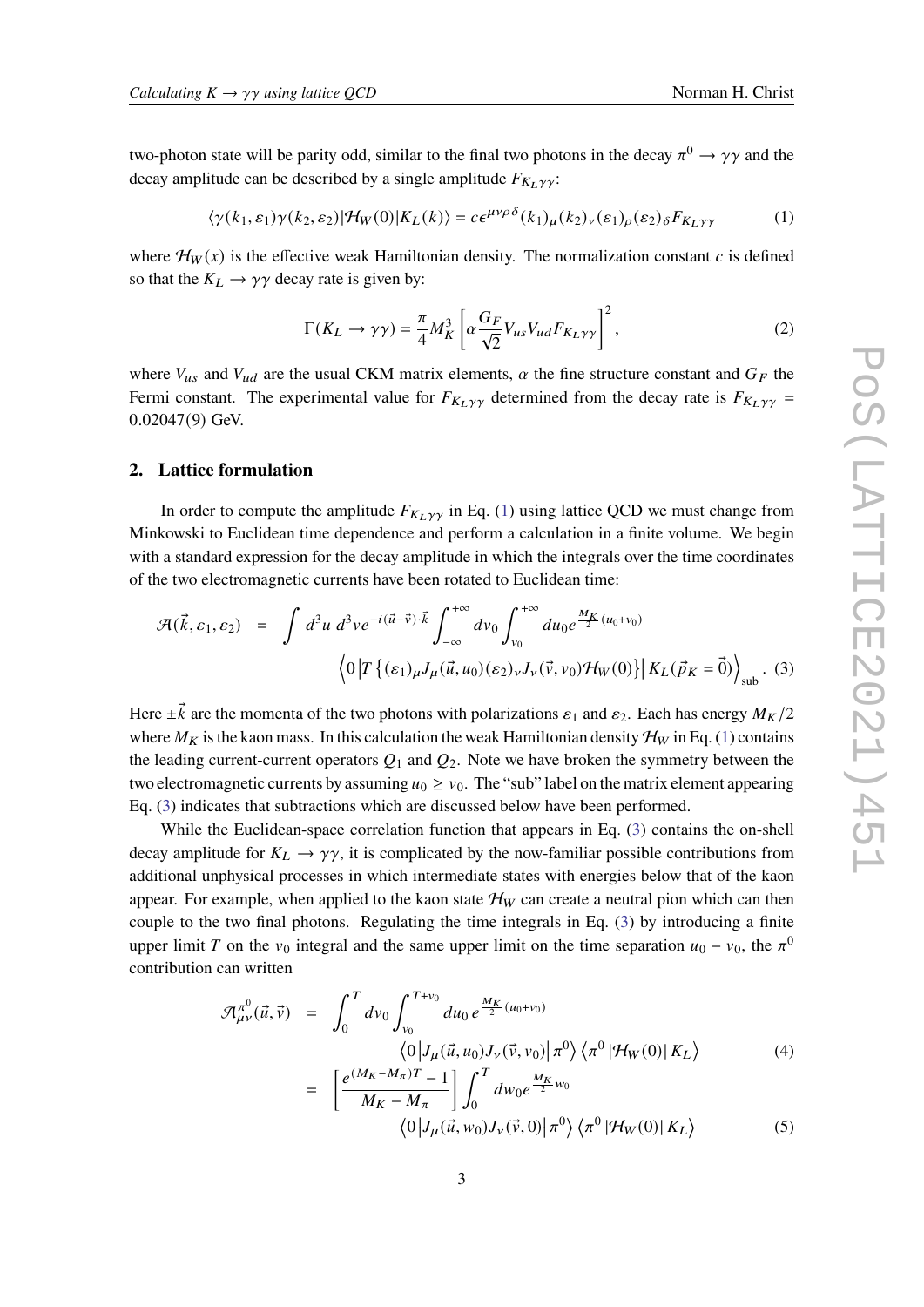where to obtain Eq. ([5](#page-2-2)) from Eq. [\(4\)](#page-2-2) we have changed variables from  $u_0$  to  $w_0 = u_0 - v_0$  and used the known energy of the  $|\pi^0\rangle$  state to perform the integral over  $v_0$ . For this  $\pi^0$  example the "-1" term inside the square bracket in Eq. [\(5\)](#page-2-2) is the physical contribution of the  $\pi^0$  intermediate state to the  $K_L \rightarrow \gamma \gamma$  decay amplitude while the term that grows exponentially with increasing T is not of physical interest and must be removed from the Euclidean expression. <sub>i</sub>ca

Of the possible intermediate states with energy less than  $M_K$  that should be considered, the vacuum and two-pion state do not appear because we are studying the decay of a  $K_L$  and neglecting the small *CP* violating contribution. Likewise the  $\pi \pi \gamma$  intermediate state shown in Fig. [2](#page-3-0)(b) must have an energy above  $M_K$  because the two pions are not at rest but carry the momentum of the photon with a magnitude  $M_K/2$  which implies  $E_{\pi \pi \gamma} \ge 2\sqrt{(M_K/4)^2 + M_\pi^2} + M_K/2 = 616$ MeV >  $M_K$ . While this inequality implies that for large T the unphysical term coming from the  $\pi\pi\gamma$  intermediate state will vanish, the size of its actual contribution should be investigated carefully. For our present study this term will be ignored.  $\frac{1}{2}$ 

<span id="page-3-0"></span>

that of the kaon and contribute unphysical terms which grow exponentially in the difference between the time **Figure 2:** Schematic representations of three possible intermediate states which may have lower energy than when the two final-state photons are absorbed and the time at which the weak operator  $\mathcal{H}_W$  is inserted.

Of greater immediate concern are the  $\pi^0$  and  $\eta$  intermediate states shown in Fig. [2\(](#page-3-0)a). The  $\pi^0$  intermediate state dominates the Euclidean correlation function being studied but, as in the calculation of  $\Delta M_K$ , its unphysical contribution can be accurately computed and subtracted. The  $\eta$  state is more difficult. While  $M_{\eta} > M_K$  their difference is not large making the exponential fall-off of the unwanted term slow and the  $M_K - M_\eta$  energy denominator, similar to the  $M_K - M_\pi$ in Eq. ([4](#page-2-2)), also small. Since disconnected diagrams play a large role in this  $K_L - \eta$  amplitude, this term also has a large statistical uncertainty and we expect that it is best to add an extra  $c_s(\bar{s}d + \bar{d}s)$ term to  $\mathcal{H}_W$  with the coefficient  $c_s$  adjusted to make the matrix element  $\langle \eta | \mathcal{H}_W | K_L \rangle = 0$ . This was the most effective strategy for dealing with the  $\eta$  intermediate state in the calculation of  $\Delta M_K$  [[6](#page-9-5)].

# **3. Computational strategy**

We begin by using Eq. ([3](#page-2-1)) to express the  $K_L$  decay amplitude into the single  $J = 0$ , parity odd, two-photon final state in terms of a Euclidean correlation function depending three time coordinates:

<span id="page-3-1"></span>
$$
\widetilde{\mathcal{A}}(\nu_0, x_0, t_K) = \int d^3u d^3v \int_{\nu_0}^{\infty} du_0 E_{\mu\nu}(u, v) \left\langle J_\mu(\vec{u}, u_0) J_\nu(\vec{v}, v_0) \mathcal{H}_W(\vec{x}, x_0) K_L(t_K) \right\rangle_{\text{sub}}.
$$
 (6)

Here  $E_{\mu\nu}$  is a known function determined by the two-photon final-state and  $K_L(t_K)$  is an interpolating operator which creates a zero-momentum  $K_L$  meson localized at the time  $t_K$ . Spatial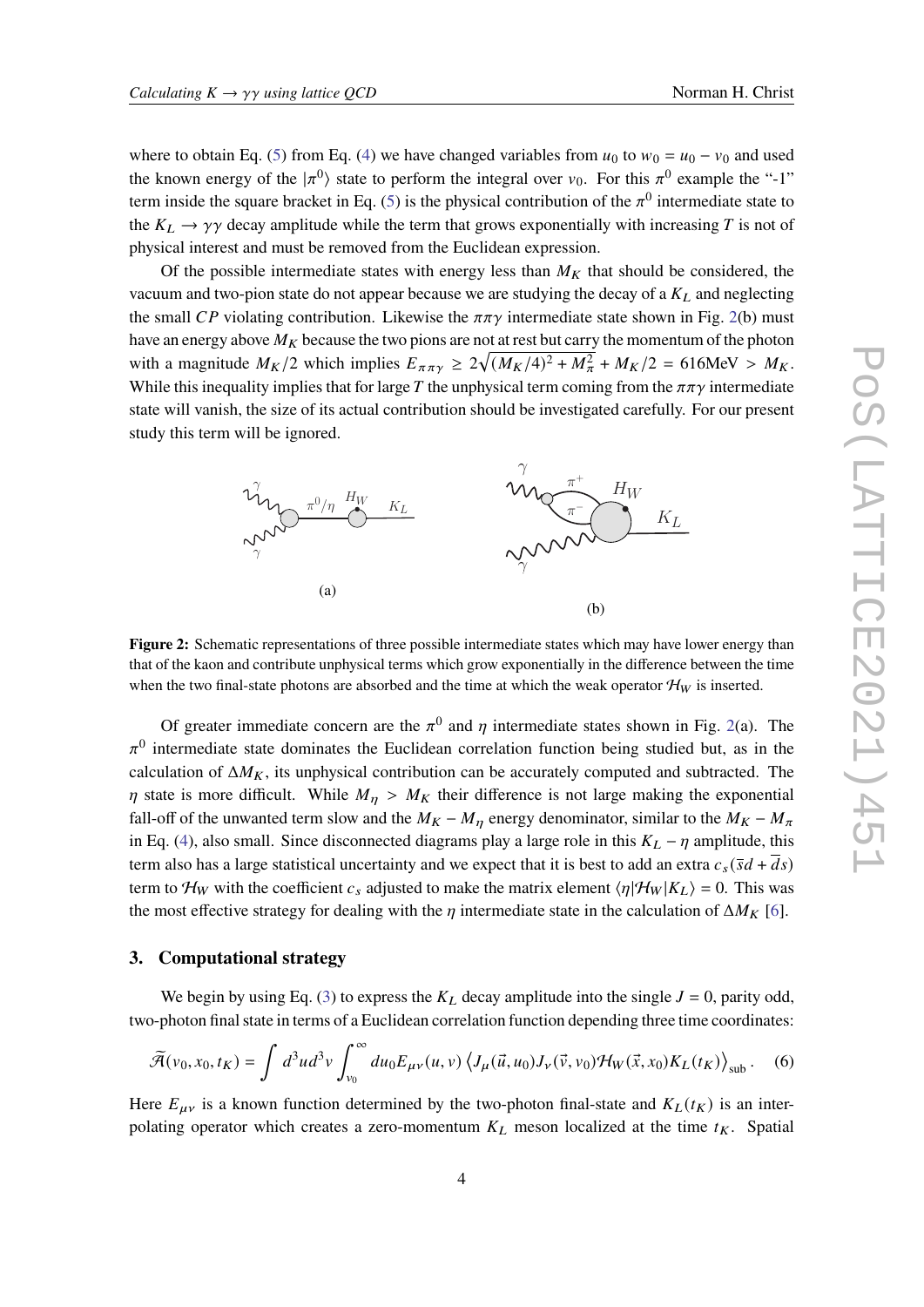translational symmetry implies that the right-hand side does not depend spatial position  $\vec{x}$  of the weak Hamiltonian density  $\mathcal{H}_W$ . To extract the  $K_L \rightarrow \gamma \gamma$  decay amplitude we must evaluate Eq. ([6](#page-3-1)) at large positive values of  $x_0 - t_K$  and identify the coefficient of the exp[ $-M_K(x_0 - t_K)$ ] term.

Although we must ultimately sum over the earliest time coordinate  $v_0$  appearing in the product of the electromagnetic currents, it is important to begin by obtaining this correlation function for each value of  $v_0 - x_0$ . This will allow us to identify the exponentially increasing contribution of the  $\pi^0$  intermediate state and demonstrate that this contribution has been removed when the independently computed  $\pi^0$  contribution has been subtracted. Such a careful study of the  $v_0 - x_0$ dependence will also be important in the next stage of this work in which the disconnected diagrams are evaluated and the contribution of the  $\eta$  intermediate state must also be removed.

While the four-point correlation function in Eq. ([6](#page-3-1)) is to be evaluated in infinite volume, once the  $\pi^0$  intermediate state has been removed, this hadronic amplitude is exponentially localized and can be computed in lattice QCD in a finite volume with finite-volume errors which decrease and can be computed in lattice QCD in a finite volume with finite-volume errors which decrease<br>exponentially in the spatial and temporal size of the lattice volume. Thus, we can compute the  $K_L \rightarrow \gamma \gamma$  decay amplitude using lattice QCD by evaluating the Euclidean four-point correlation shown in Eq. [\(6\)](#page-3-1), perhaps summed over  $\vec{x}$  to increase statistics, in the limit of large  $x_0 - t_K$ . We will now describe the strategies used to compute the five quark-line topologies which appear in our evaluation.

<span id="page-4-0"></span>

Figure 3: Two of the four quark line topologies which we label as types Ia - Id. The types Ic and Id that are not shown can be obtained from Ia and Ib by exchanging the s and d quarks. The location of the  $K_L$ interpolating operator is indicated by the vertical dotted line while the vertices corresponding to the other three operators that enter Eq. ([6](#page-3-1)) are labeled explicitly.

Figure [3](#page-4-0) shows two of the four quark-line contractions which we identify as types I(a), I(b), I(c) and I(d). In our calculation the  $K_L$  interpolating operator is constructed from a Coulomb-gauge wall source that is used to obtain twelve strange and twelve light quark propagators, one for each spin and color. For this type I topology three of the quark lines which join to the weak operator vertex correspond to point-source propagators with their source at  $x$ . These point sources are randomly distributed over the spatial volume at the time  $x_0$ . For explicit calculation described below 500 such point source propagators are computed for each configuration, distributed randomly over the entire space-time volume.

In order to evaluate the contribution of the correlation functions shown in Fig. [3](#page-4-0) to the  $K_L \rightarrow \gamma \gamma$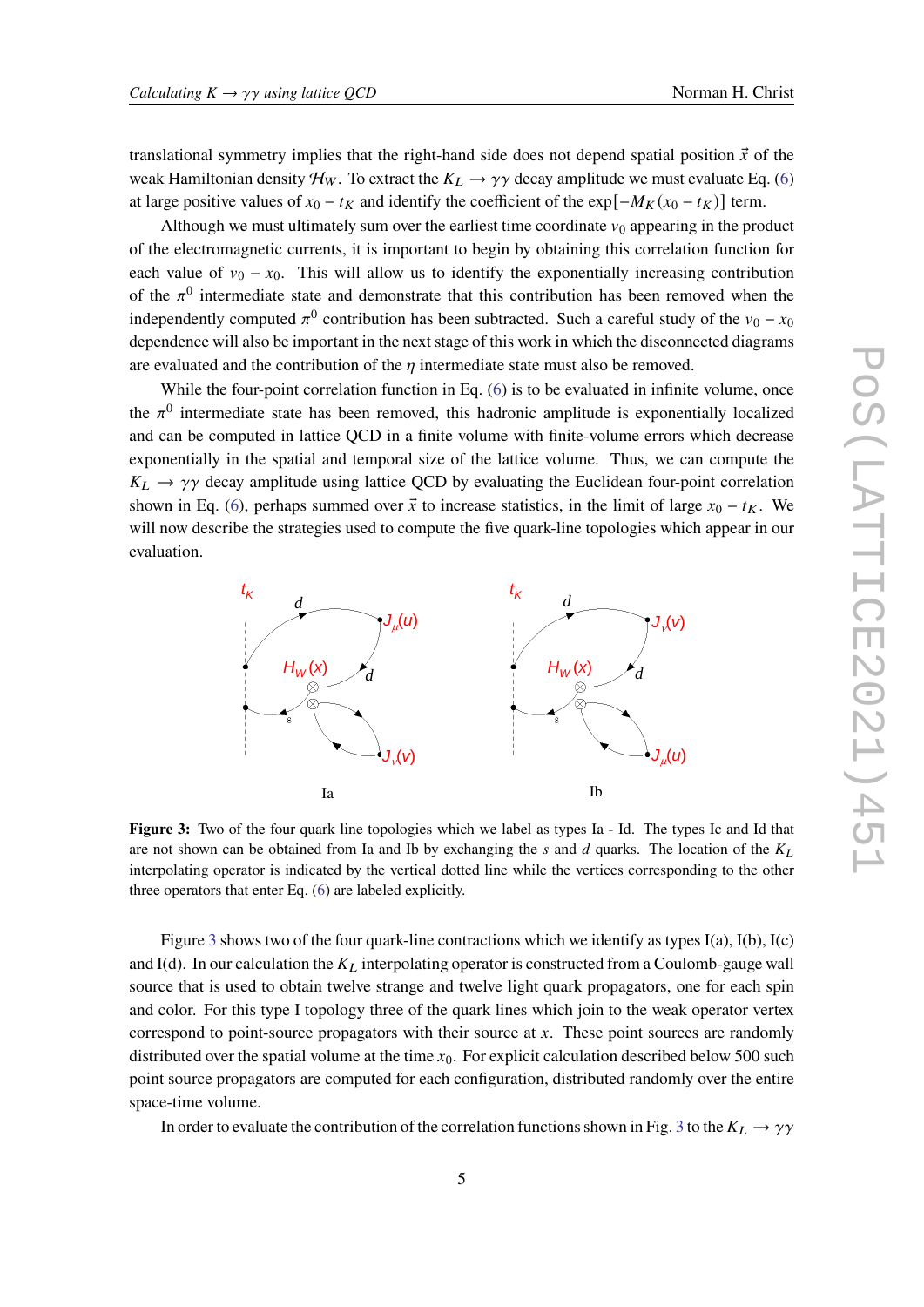decay amplitude we must multiply these hadronic correlation functions by the electromagnetic factor  $E_{\mu\nu}(u, v)$  and sum over the spatial coordinates  $\vec{u}$  and  $\vec{v}$ . For these type I topologies this could require a computationally expensive  $V^2$  operations where V is the spatial volume. This computational cost can be reduced to one of order V ln V by exploiting the translational symmetry of  $E_{\mu\nu}(u, v)$  and using the convolution theorem:

$$
\sum_{\vec{v},u} F(u)G(\vec{v},v_0)E(u-v) = \sum_{\vec{v}} G(\vec{v},v_0) \left\{ \sum_{u} F(u)E(u-v) \right\} \tag{7}
$$

$$
= \sqrt{VT'} \sum_{\vec{v}} G(\vec{v}, v_0) \Big[ \widetilde{F}(-k) \widetilde{E}(k) \Big] (v).
$$
 (8)

where the components  $k_{\mu}$  of the vector k are proportional to integers  $n_{\mu}$  with  $k_i = 2\pi n_i/L$ and  $-L/2 < n_i < L/2$  for an even lattice size L and  $1 \le i \le 3$  while  $k_0 = 2\pi n_0/T'$  with  $-T'/2 < n_0 \leq T'/2$ . Here T' is the number of sites over which  $u_0$  is summed, which is 32 in the calculation presented here. The tilde indicates Fourier transformation, for example:

$$
\widetilde{F}(k) = \sum_{u} \frac{e^{-iku}}{\sqrt{VT'}} F(u).
$$
\n(9)

Here the functions  $F(u)$  and  $G(v)$  represent the separate factors in terms of which the correlation functions of type I can be expressed. This factorization requires that the contractions performed with the weak operator be treated as a sum of terms which are each evaluated using this convolution strategy.

<span id="page-5-0"></span>

Figure 4: Two of the four quark line topologies which we label as types IIa - IId. The types IIc and IId that are not shown can be obtained from IIa and IIb by exchanging the  $s$  and  $d$  quarks.

convolution strategy as was employed for type I. As is the case for type I, three point-source propagators are needed with the point source located at the position of the weak operator. For Two of the four type II topologies are shown in Fig. [4](#page-5-0). These are evaluated using the same the case of type II, one of those point-source propagators is evaluated at the location of the weak operator forming the closed loop.

Figure [5](#page-6-0) shows the single type III topology. For this case we use two point-source propagators whose source is at the location  $\nu$  of the current evaluated at the earliest time, one of the three times identified in the amplitude being computed as shown in Eq. ([6](#page-3-1)). The point source propagator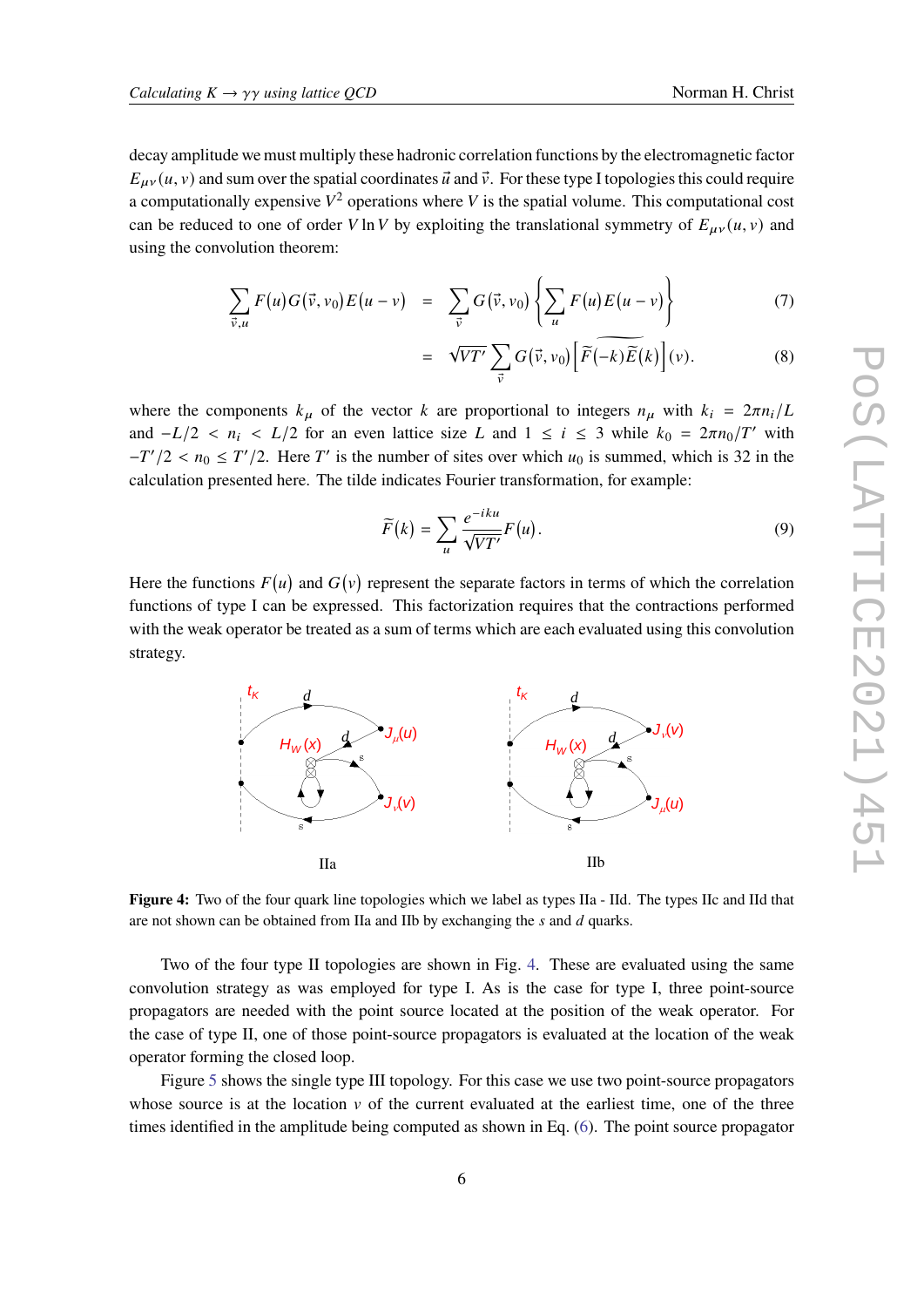<span id="page-6-0"></span>

**E**<sup>t</sup> and source the single source source in the sequence of  $\mathbf{F}$ **Figure 5:** Diagrams showing the quark line topologies which we label as types III and V.

and the product, viewed as a function of u, is used as a source for a second solution to the Dirac<br>equation. The resulting "sequential" propagator is then evaluated at the location x of the weak summed over all values of  $\vec{x}$  and the results saved for each value of the time  $x_0$ . As for types I and II, connecting the positions u with v in Fig. 5 is then multiplied b[y](#page-6-0) the electromagnetic factor  $E_{\mu\nu}(u, v)$ <br>and the product viewed as a function of u is used as a source for a second solution to the Dirac equation. The resulting sequential propagator is then evaluated at the location x of the weak<br>operator and the result, when combined with the second point source propagator evaluated at x summed over an values of x and the results saved for each value of the time  $x_0$ . As for types I and II, in the calculation presented here we use 500 point source propagators with point sources randomly connecting the positions u with v in Fig. 5 is then multiplied by the electromagnetic factor  $E_{\mu\nu}(u, v)$  and the product, viewed as a function of u, is used as a source for a second solution to the Dirac distributed over the space-time volume.

<span id="page-6-1"></span>

**Figure 6:** Two of the four quark line topologies which we label as types IVa - IVd. The types IVc and IVd that are not shown can be obtained from IVa and IVb by exchanging the  $s$  and  $d$  quarks.

 $\alpha$  is evaluated using an an-w-an **Two** at the location of the weak operator is evaluated using an all-to-all propagator. For the calculation Two of the four type IV diagrams are shown in Fig. [6](#page-6-1). These are evaluated by using two point-source propagators with source at the position  $\nu$ . The loop propagator with source and sink described here we construct these all-to-all propagators from the 2,000 Dirac eigenvectors with the smallest eigenvalues and then use propagators constructed from 768 sources, each distributed stochastically over the full space-time volume but each source with a specific spin and color, to correct for the difference between the low-mode approximation to this propagator and the exact inverse of the Dirac operator. For the explicit calculation described below these 2,000 eigenvectors where computed using a different variant of the domain wall fermion Dirac operator than used in the rest of the calculation. While this introduces no bias in the resulting all-to-all propagators, this imperfection in the low modes that were used increases the size of the stochastic correction and the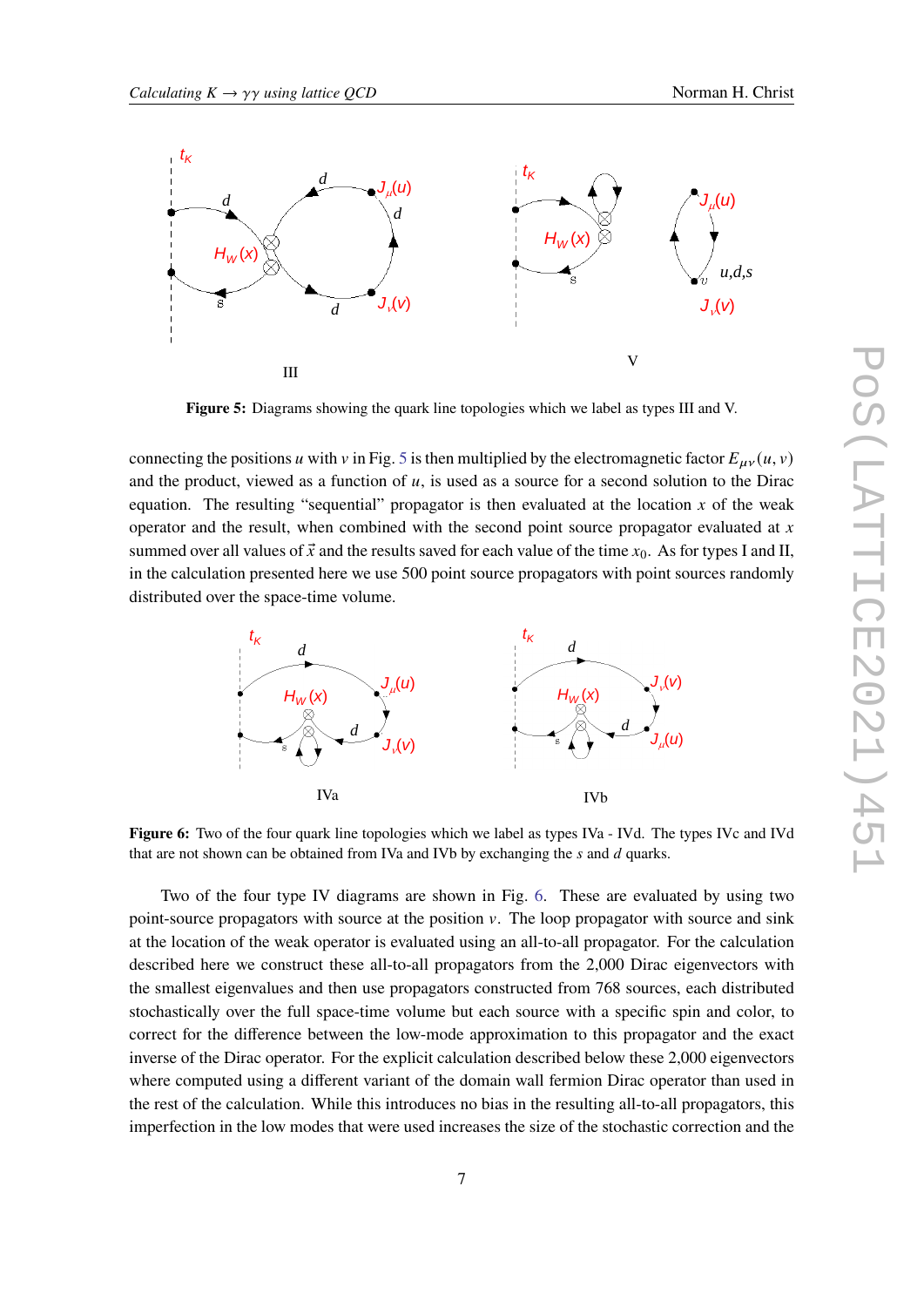correspond noise it introduces.

The type V diagrams are shown in Fig. [5.](#page-6-0) This class of disconnected graphs has been evaluated but are not included in the results discussed below. There are other disconnected graphs in which one or both of the current operators appears in a disconnected loop. These diagrams are expected to be small because they vanish in the limit in which the three flavors of quarks have the same mass and because they must be connected to the other parts of the diagram by at least three gluon propagators.

These type V diagrams are evaluated by using an all-to-all propagator for the closed loop that is joined to the weak vertex shown in the right panel of Fig. [5](#page-6-0) and a point-source propagator with source at the location v. This will allow a sum over all spatial positions  $\vec{x}$  of the weak operator and all space time locations u for the second current with  $u_0 \ge u_0$ .

# **4. Initial results**

We have applied the strategies described above in an exploratory calculation performed on 117 gauge configurations separated by 10 molecular dynamics time units taken from an ensemble generated with 2+1 flavors of Mobius domain wall fermions, a lattice volume of  $24<sup>3</sup> \times 64$ , an inverse lattice spacing  $1/a = 0.98(4)$  GeV and physical light and strange quark masses. The gauge action is a combination of the Iwasaki gauge action and the dislocation suppressing determinant ratio (DSDR). We show results from diagrams of type I through IV. These are all connected graphs and results from disconnected graphs are not included. The calculation was performed with the kaon wall source located alternately at each of the 64 possible values of  $t_K$  for each configuration and the results averaged.

<span id="page-7-0"></span>

**Figure 7:** Plots of the amplitude shown in Eq. [\(3](#page-2-1)) as a function of  $t_v = v_0 - x_0$ . (a) The left panel shows the result including the pion intermediate state. (b) The right panel shows the amplitude after the contribution of the pion intermediate state has been removed.

In Fig.  $7(a)$  $7(a)$  we show the result from the sum of these four types of diagram before the contribution from the intermediate pion state has been subtracted as a function of  $t<sub>v</sub> = v<sub>0</sub> - x<sub>0</sub>$ . The expected exponential growth with increasing  $t<sub>v</sub>$  is seen with an exponent matching the expected  $(M_K - m_\pi)t_\nu$  within errors. Figure [7\(](#page-7-0)b) shows the same quantity after the contribution of the  $\pi^0$  intermediate state has been removed. Here the exponentially growing  $\pi^0$  contribution which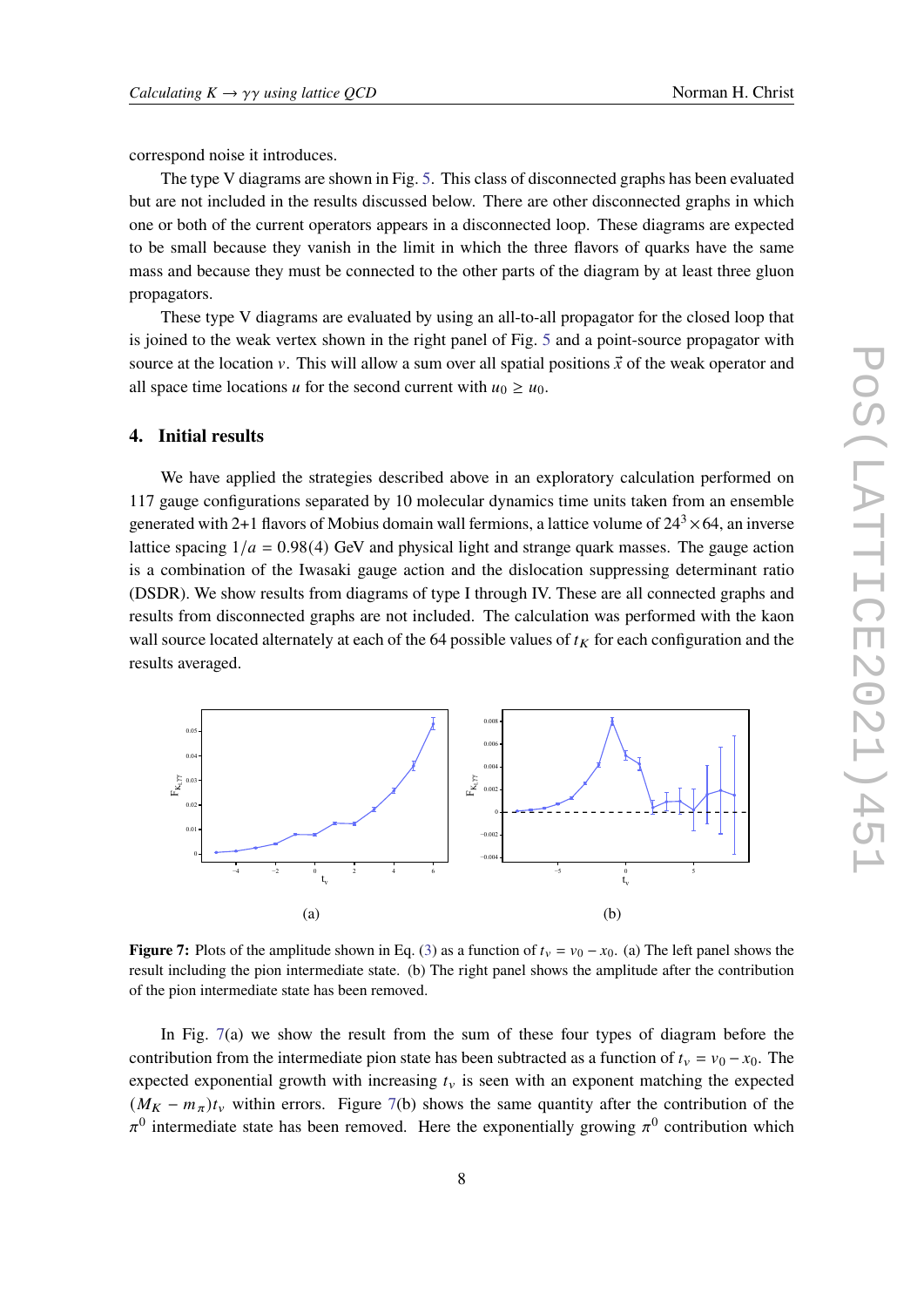is subtracted is obtained from separate calculations of the  $\langle 0|J_\mu J_\nu|\pi^0 >$  and  $\langle \pi^0|H_W|K_L\rangle$  matrix elements which appear in Eq. [\(5\)](#page-2-2). The accurate cancellation seen in Fig. [7](#page-7-0)(b) provides a consistency check on the calculation.

We should point out an important subtlety that arises when working only with the connected graphs. In this case there are two neutral mesons with the mass of the pion: the usual  $I = 1$ ,  $I_z = 0$ ,  $\pi^0$  meson and a second degenerate  $I = 0$  pion. This second unphysical state should combine with the omitted disconnected contributions to form the physical  $\eta$  state. However, in our present circumstances both states are present and both must be subtracted to obtain a "physical" connected result.

The final result for the decay form factor  $F_{K_L\gamma\gamma}$  from the connected diagrams can be obtained by computing the area under the curve shown in Fig. [7](#page-7-0)(b) and adding to it the  $\pi^0$  contribution arising from the "-1" term in the square brackets in Eq. ([5](#page-2-2)). This is the physical contribution of the  $\pi^0$  intermediate state that was incorrectly removed when we subtracted the entire  $\pi^0$  contribution when obtaining the result plotted in Fig. [7](#page-7-0)(b). The preliminary result for the connected contribution to the form factor is

$$
F_{K_L\gamma\gamma} = 0.0129(27). \tag{10}
$$

The error is statistical only and the result is somewhat smaller than the experimental value  $F_{K_L, \gamma \gamma}$  = 0*.*02047(9).

# **5. Outlook**

The initial results described above are incomplete because the contribution of the disconnected diagrams has not been included. While we have computed what we expect to be the leading disconnected diagram, the type V diagram shown in Fig. [5,](#page-6-0) the results have large statistical errors. Because of the near degeneracy of the kaon and  $\eta$  mesons, as discussed above, we must remove the  $\eta$  intermediate state by adding an  $\overline{s}d + \overline{d}s$  term to  $H_W$ , an added complication made more difficult by the large statistical noise. It is possible that a much more extensive calculation will be needed to determine the disconnected contribution. We may need to add far more gauge configurations to the current calculation or to work at a much smaller lattice spacing, as has been done in the calculation of  $\Delta M_K$  where meaningful results for the disconnected diagrams have been obtained [[6](#page-9-5)]. Thus, continued study of this  $K_L \rightarrow \gamma \gamma$  process is warranted.

Our goal of computing the two-photon contribution to the strangeness-changing, neutral-current process  $K_L \to \mu^+\mu^-$  will also require that the statistical noise present in the disconnected parts be controlled. However, it will also be necessary to develop additional techniques to treat the  $\pi\pi\gamma$ intermediate state. While in the  $K_L \rightarrow \gamma \gamma$  case the two-pion state must carry the momentum of one of the photons, this is no longer true for the two-muon decay and the effects of this three-particle state must be understood. These effects include both the unphysical exponentially growing terms that arise because the energy of the  $\pi \pi \gamma$  can be less than  $M_K$  and the potentially large finite-volume errors that can arise from kinematics where the  $\pi \pi \gamma$  has an energy close to  $M_K$ . Treating this second effect will require a generalization of the two-particle analysis given in Ref. [[7](#page-9-6)]. Thus, considerable further effort will be needed before the two-photon contribution to  $K_L \to \mu^+\mu^-$  can be computed.